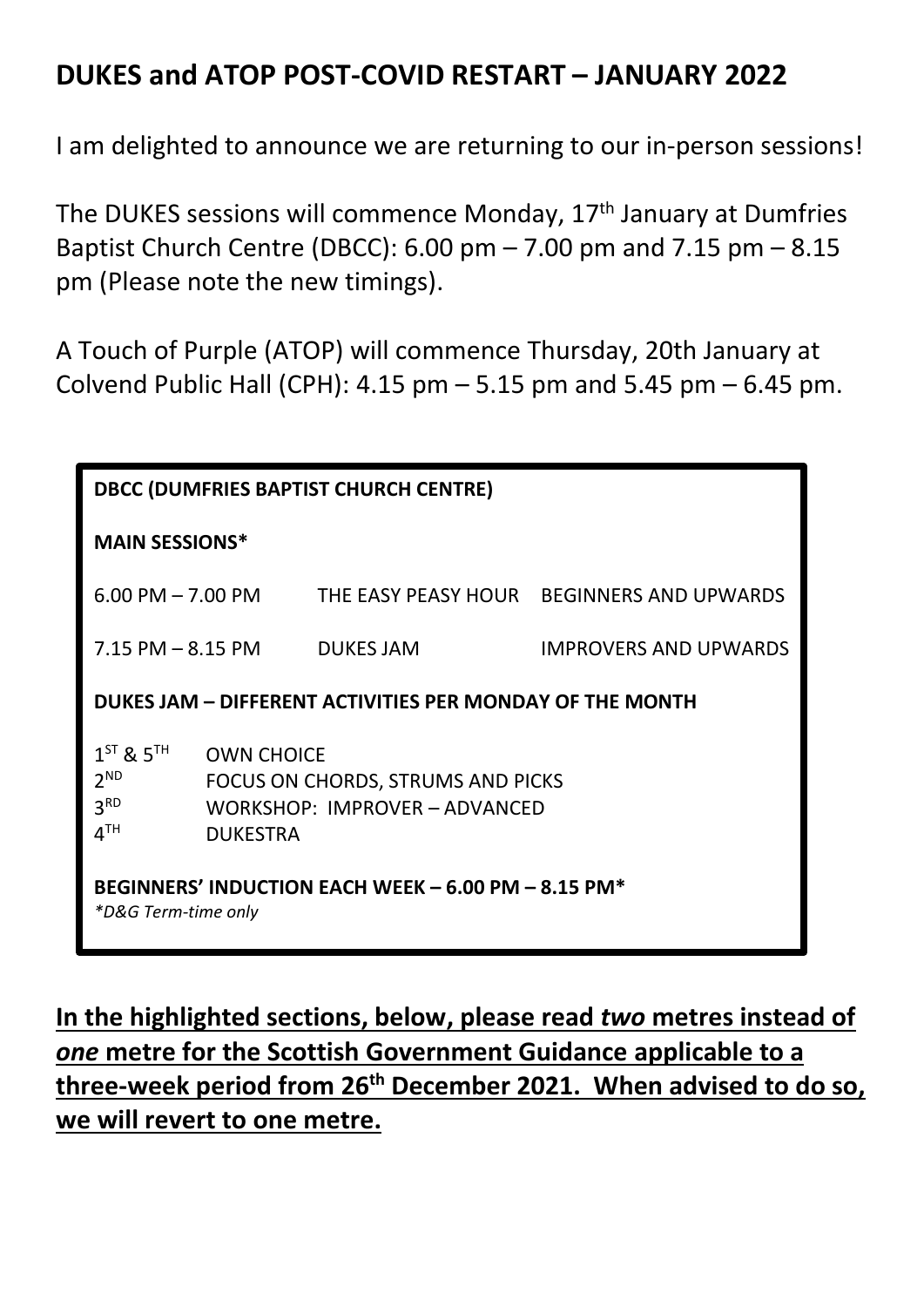I know many of you will have questions about facemasks and distancing, so I thought it would be useful to pass on what we have found out:

The Scottish Government changed the guidance from 10<sup>th</sup> September meaning that, although you must still wear a mask when moving around the building, you may remove your mask when seated and taking part in the session<sup>\*</sup>. Please note that Members will be placed one metre apart (household bubbles may sit next to each other but should maintain one metre from other individuals or bubbles). Of course, you may continue to wear a mask or visor when seated if you feel more comfortable doing so. We have consulted local Public Health officials in deciding on whether (and how) to restart and have geared our risk-assessment accordingly.

To minimise cross-contamination, tables and therefore table-top stands will no longer be employed. Members will be required to bring their own sturdy music stands (robust enough to hold 'The Big Fat File' comfortably).

By way of reassurance, here is a summary of these and other measures which will be in place.

- Members will bring their own collapsible music stands.
- Wherever possible members are to print off\*\* handouts/music at home and bring to the session. This is to reduce the risk of cross-contamination and to minimise the escalating printing costs.
- Members will bring their own pencils.
- Members will take all handouts/music with them at the end of the session.
- All members will sit forward facing.
- Members will be placed one metre apart and the room ventilated. Household bubbles may sit next to each other but should maintain one metre from other individuals or bubbles.